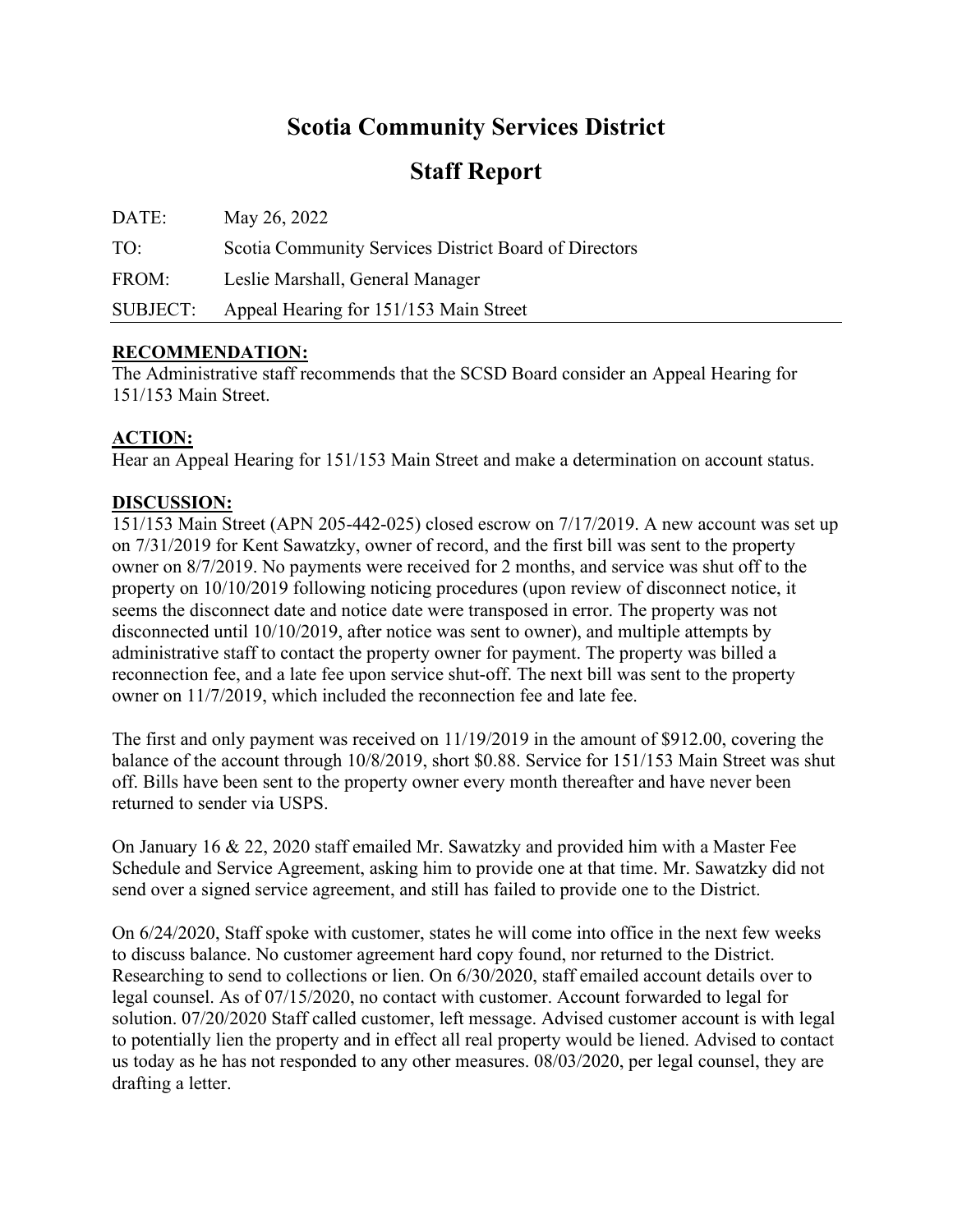01/12/2021 there was a meter read error on the account, adjusted meter reading from 20451 - 20431 to 20431 – 20431. Water Adjustment of \$-2,819.44, and sewer adjustment of \$-4,369.13 was placed on the account.

The March 11, 2021 bill was sent out with a written note of "certified letter pending" for 151/153 Main Street. On March 10, 2021 staff emailed District legal counsel again regarding the account and putting together a lien process to follow. Both times staff reached out to legal counsel regarding the account it was put on hold due to COVID-19 pandemic related issues, including the CA Governor's Shut -off Moratorium. As Mr. Sawatzky had requested his service stay locked off, service was not restored to the property during this time.

On 7/7/2021 Staff called Mr. Sawatzky again and left a message regarding his account. On 7/14/2021 Mr. Sawatzky came to the office to speak with staff about the bills and reestablishing service to his property, stating he did not believe that he was obligated to pay the current balance owed, or would pay "in protest" and would be consulting his legal counsel on the matter, and have his lawyer contact District legal counsel. He also confirmed receipt of all bills at this time. In further phone conversations with Mr. Sawatzky, he requested to see the District's Ordinances, which staff referred him to the District's website scotiacsd.com to view. Mr. Sawatzky left a message with District Legal Counsel on 8/4/2021, to staff's knowledge no progress was made.

The CA COVID-19 Moratorium was lifted February 1, 2022, and notices regarding arrearage payment plans and tax roll liens, per SB155 were sent to all outstanding customers on 2/2/2022. Mr. Sawatzky responded on 3/3/2022 with the letter attached (Attachment A). He did not elect to enter into a repayment plan, as required by law, nor did he pay any of his account balance with the District, and as such the full property balance is eligible to be placed on the upcoming tax roll as a lien to the property in June 2022.

From staff's understanding, Mr. Sawatzky would like to appeal his account for what is owed.

### How fees/charges work at Scotia CSD: base vs. usage

For user fees (water and wastewater), base rates are billed monthly as a property related service to all property owners within the District. Consumption Charges are billed monthly based on actual metered usage, on top of the base rate. Both charges cover operations/maintenance costs, capital reserve allocation and loan repayments. Additional treatment charges for sewer, BOD (biological oxygen demand) and TSS (total suspended solids) (i.e. the physical stuff in the wastewater to be treated out) are charged monthly as well.

Benefit Assessments (parks and rec, streets and lighting, storm drainage) are billed annually as a property-tax like assessment, charged through the District billing, instead of the County Tax Roll.

This information is more thoroughly explained in each District Ordinance, available on the Scotia CSD website: scotiacsd.com

---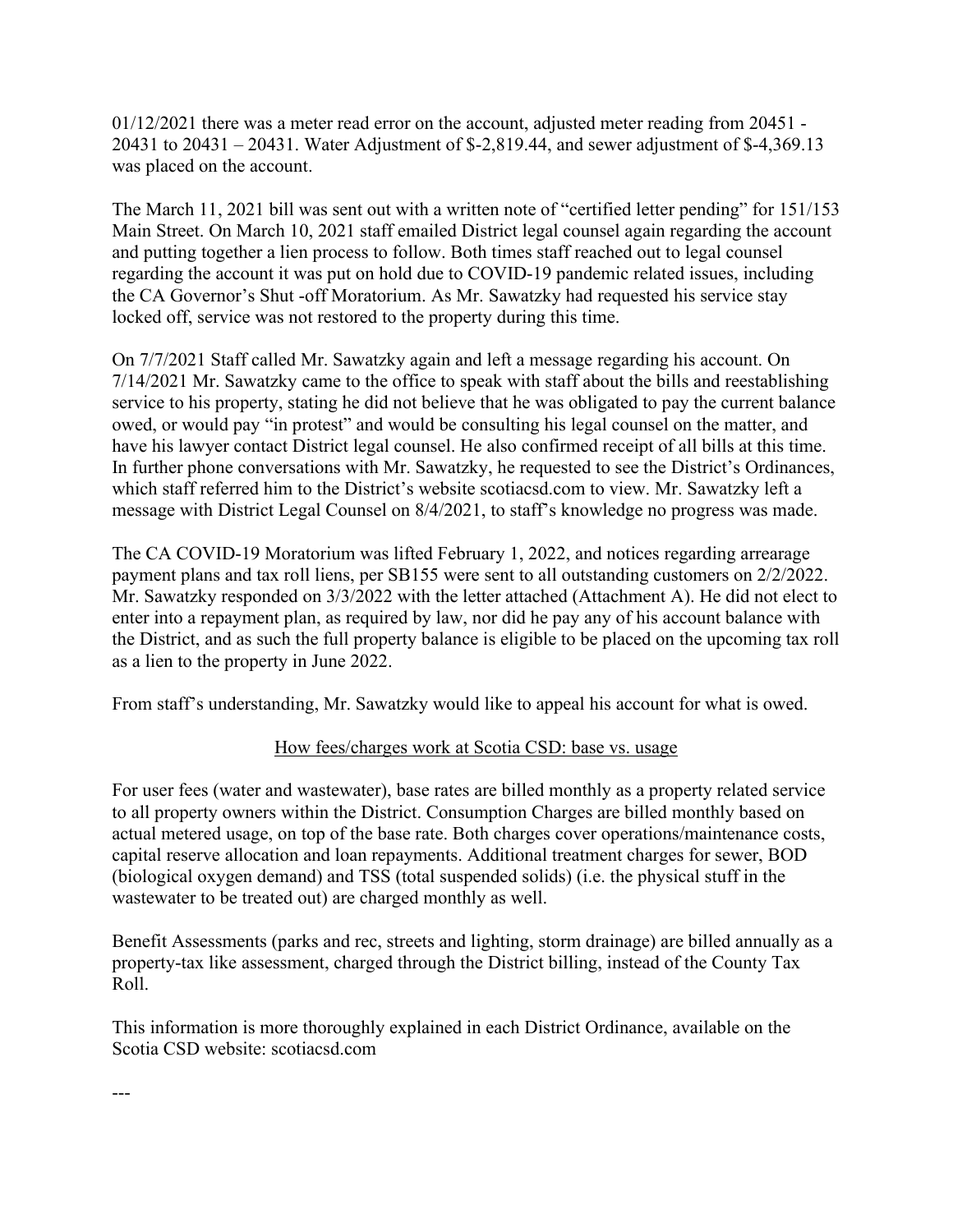*Citations for record, per Scotia CSD Ordinances and Policies incorporated by reference:* 

Water Ordinance 2022-3: Sections 3.01-3.03 (applications, payment for previous service); Chapter 6 Billing; Chapter 7 Discontinuance of Service; Chapter 8 Collection by Suit

Wastewater Ordinance 2021-6: Sections Chapter 9 – Wastewater Charges And Fees; Chapter 10 – Billing And Collecting; Chapter 11 – Alternative Billing Process To Bill On County Tax Roll

Parks & Recreation Ordinance 2021-5: Chapter 10 – Benefit Assessment Interpretation And Appeals

Streets and Lighting Ordinance 2021-7: Chapter 7 – Benefit Assessment Interpretation And Appeal

Storm Drainage Ordinance 2021-4: Chapter 4 – Benefit Assessment Interpretation And Appeals

2021/2022 Master Fee Schedule: http://scotiacsd.com/wp-content/uploads/2021/09/Master-Fee-FY-21-22-Schedule-Edits\_Final-8.19.21.pdf

Current Rates: http://scotiacsd.com/wp-content/uploads/2021/07/SCSD-Rates-2016-2022.pdf

### **FISCAL IMPACT:**

Per the Customer History Report for 151/153 Main Street (Attachment B), as of 5/11/2022, the current outstanding balance for 151/153 Main Street is: \$28,337.61

Deposit: \$100.00 Account Fee: \$35.00 Water: \$5,099.76 - \$-2,819.44 (adjustment) = \$2,280.32 Sewer: \$7,119.40 - \$-4,369.13 (adjustment) = \$2,750.27 BOD (sewer): \$196.24 TSS (sewer): \$293.54 Parks & Recreation: \$636.49 Streets & Lighting: \$168.79 Storm Drainage: \$71.08 Reconnection Fee: \$40.00 *Subtotal for Services: \$6,571.73*  Payment 11/19/2019 -\$912.00 *New Subtotal for services: \$5,659.73*  Late Fees: \$22,677.88 *Total Outstanding Account Balance 28,337.61* 

### **ATTACHMENTS:**

Attachment A: Mr. Sawatzky response letter/request for appeal 3/3/2022 Attachment B: Customer History Report for 151/153 Main Street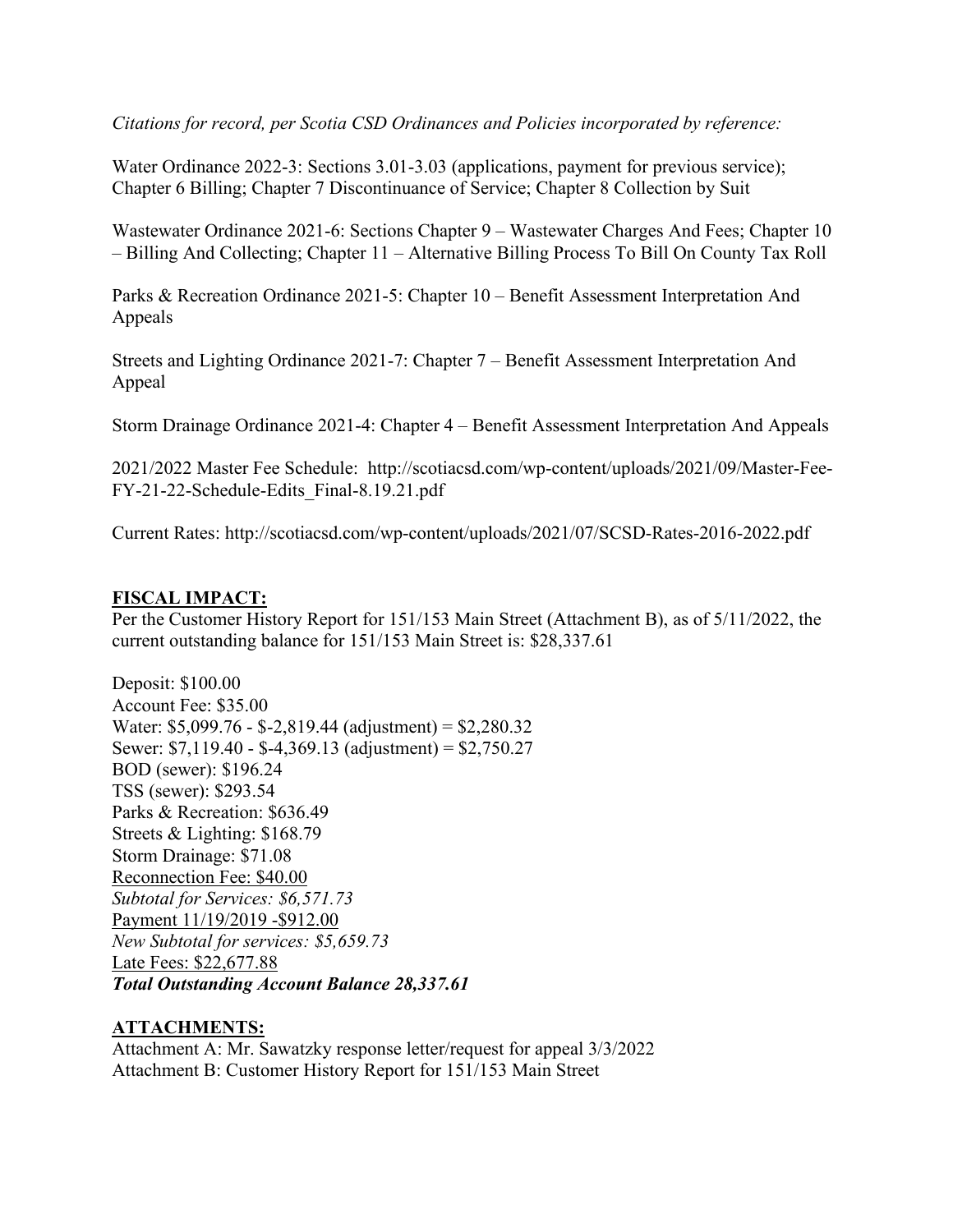**Scotia Community Services District** P.O. Box 104 Scotia, CA 95565  $\sim 10^{11}$  and  $\sim 10^{11}$ 

ATTN: Paul Newmaker, President Diane Black (Bristol), Vice President Delia Ansted Susan Pryor Nina Sellen

**Dear Board Members:** 

This is a formal request to have an appeal heard regarding the delinquency notification sent to me on 2-3-2022 (Exhibit A). Please advise me of the appeal process. I will try to be brief.

 $3 - 1 - 2022$ 

I was sent a Disconnection Notice 10-10-19 (Exhibit B) for a disconnect date of 10-7-19 (three days after the disconnect date). 1 sent a check (# 2236) for the balance owed of \$912.00 on 11-7-19, on which I stated "I do not desire reconnection at this time". You deposited the check, according to my bank records, on 11-20-19. This brought my account current. And then this fiasco began.

Your staff asserted that, even though I had been disconnected and was not requesting or receiving water or sewerservices, I had to pay for them. I requested she send me the documentation that required me to do so (she failed to do so). I requested she send me a separate bill for any amounts owed for parks, recreation, limited streets and street services, which I lumped together as costs for services that I may be obligated to pay (she failed to do so).

I obtained the contact information for your legal counsel from my attorney, Allison Jackson at Harland Law Firm. I reached out to them requesting they contact me regarding this matter (they failed to do so). I received one bill (Exhibit C) 3-11-21 stating "certified letter pending", which I was hoping contained my requested information or a pathway to settlement. No certified letter was sent.

I obtained a building permit from Humboldt County in the attempt to restore the structure to two residential units. I was told by your staff I could not get water or services without paying the total of this outrageous bill! No offer of attempting to come to a reasonable settlement was offered. I had a qualified individual who was interested in working with me on the project in exchange for his daughter (working in a Southern Humboldt County bank) to have the right to rent one of the two units. Again, this was blocked by lack of services without paying the total outrageous bill!

ð,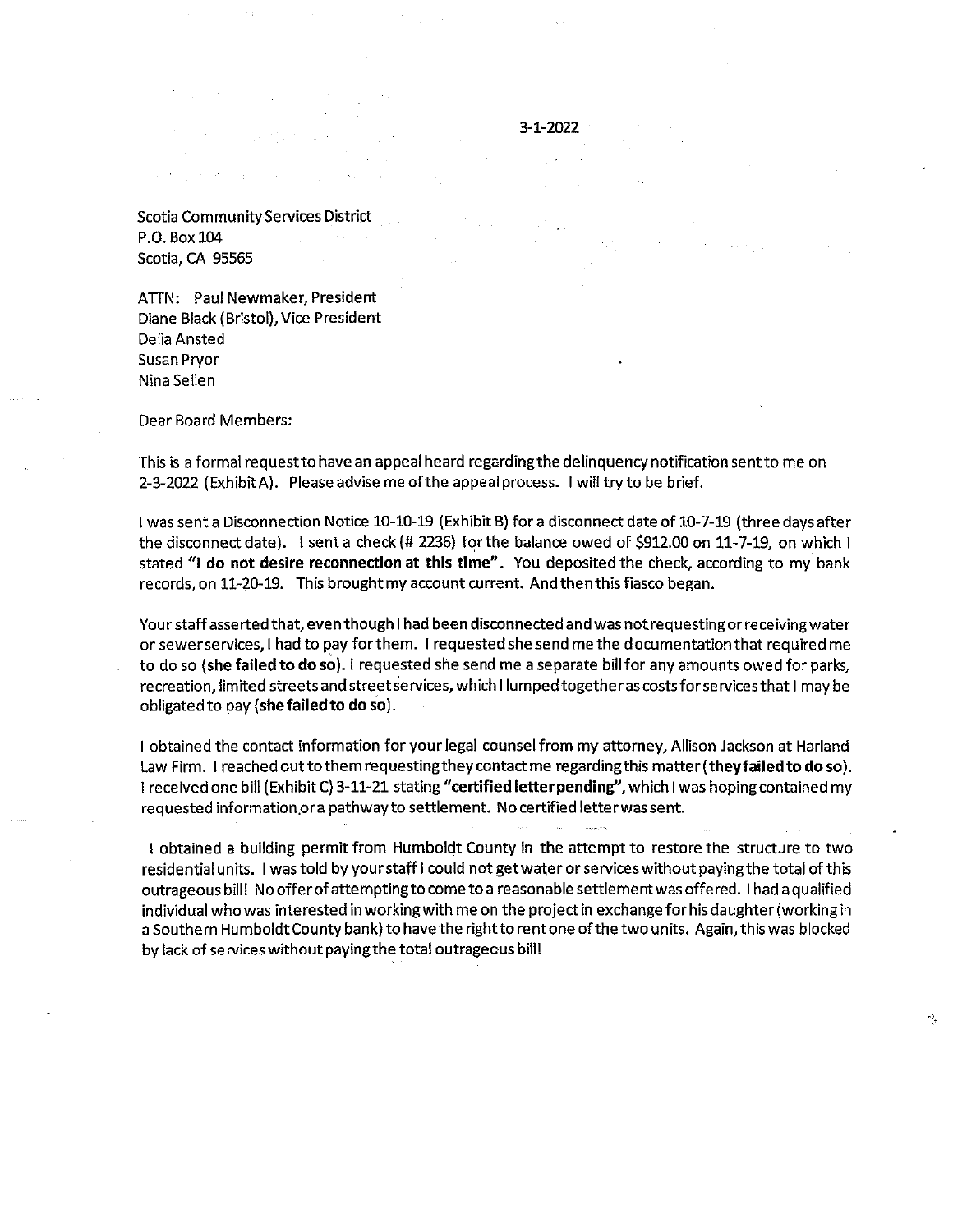During the last two years and four months I feel I have been harassed by your staff. The receptionists answering the phones have always been pleasant and easy to deal with. The next level staff have usually been unavailable and the rare times I've been able to speak with them have been rude. Dealing with your staff has left such a bad taste in my mouth, I have not wanted to continue with this project.

How do we come to an equitable resolution to this situation. Please forward this to your legal counsel. Maybe they have a solution?

Sincerely,

Kent Sawatzky **PO Box 765** Blue Lake, CA 95525  $(707)$  668-5288 (707) 496-7454

Cc Allison Jackson, Harland Law Firm Tommy Fong, California State Controller's Office.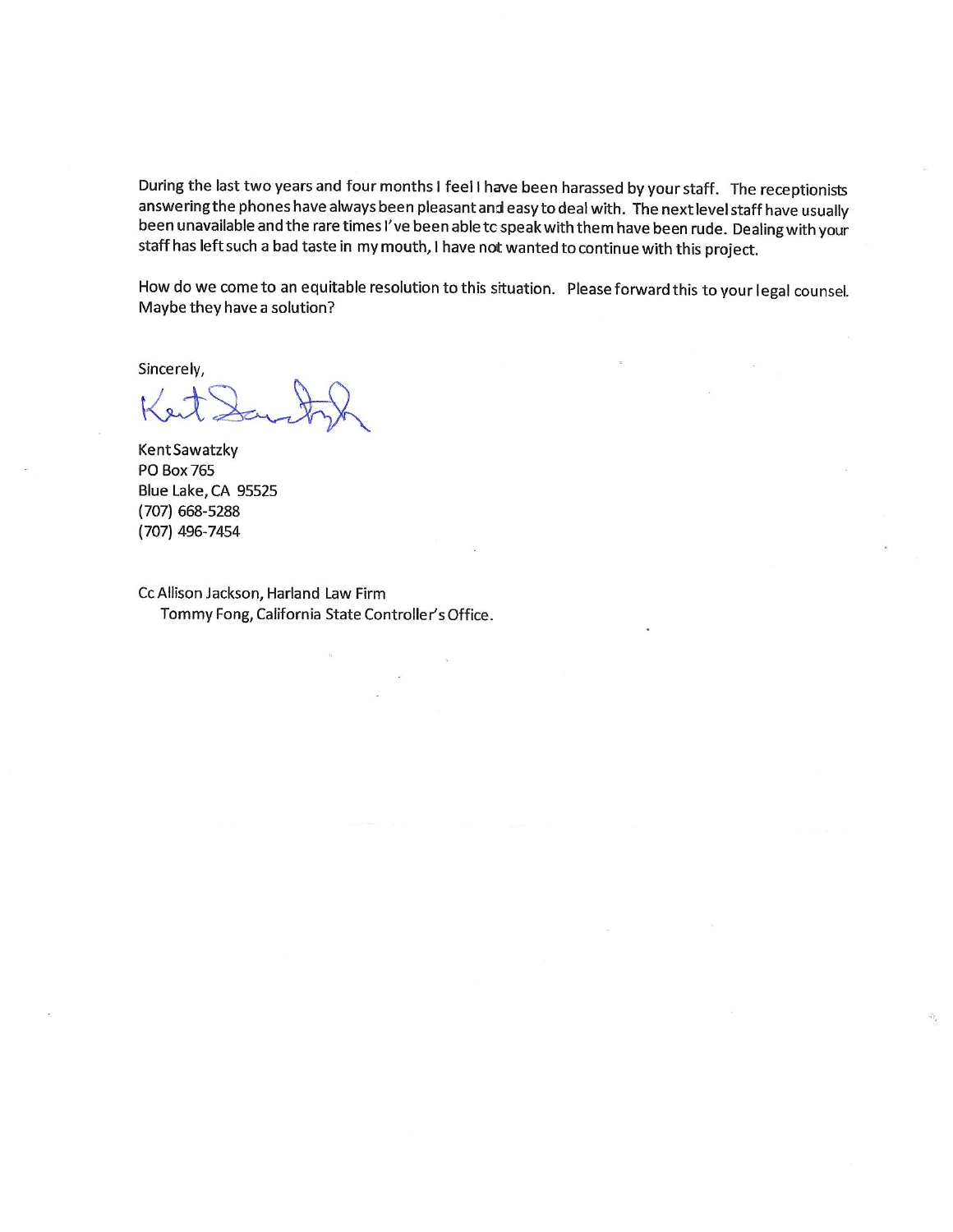# **EXHIBIT A**

 $\label{eq:2.1} \frac{1}{\sqrt{2}}\int_{\mathbb{R}^3}\frac{1}{\sqrt{2}}\left(\frac{1}{\sqrt{2}}\right)^2\frac{1}{\sqrt{2}}\left(\frac{1}{\sqrt{2}}\right)^2\frac{1}{\sqrt{2}}\left(\frac{1}{\sqrt{2}}\right)^2\frac{1}{\sqrt{2}}\left(\frac{1}{\sqrt{2}}\right)^2.$ 

 $\sim 10^{-10}$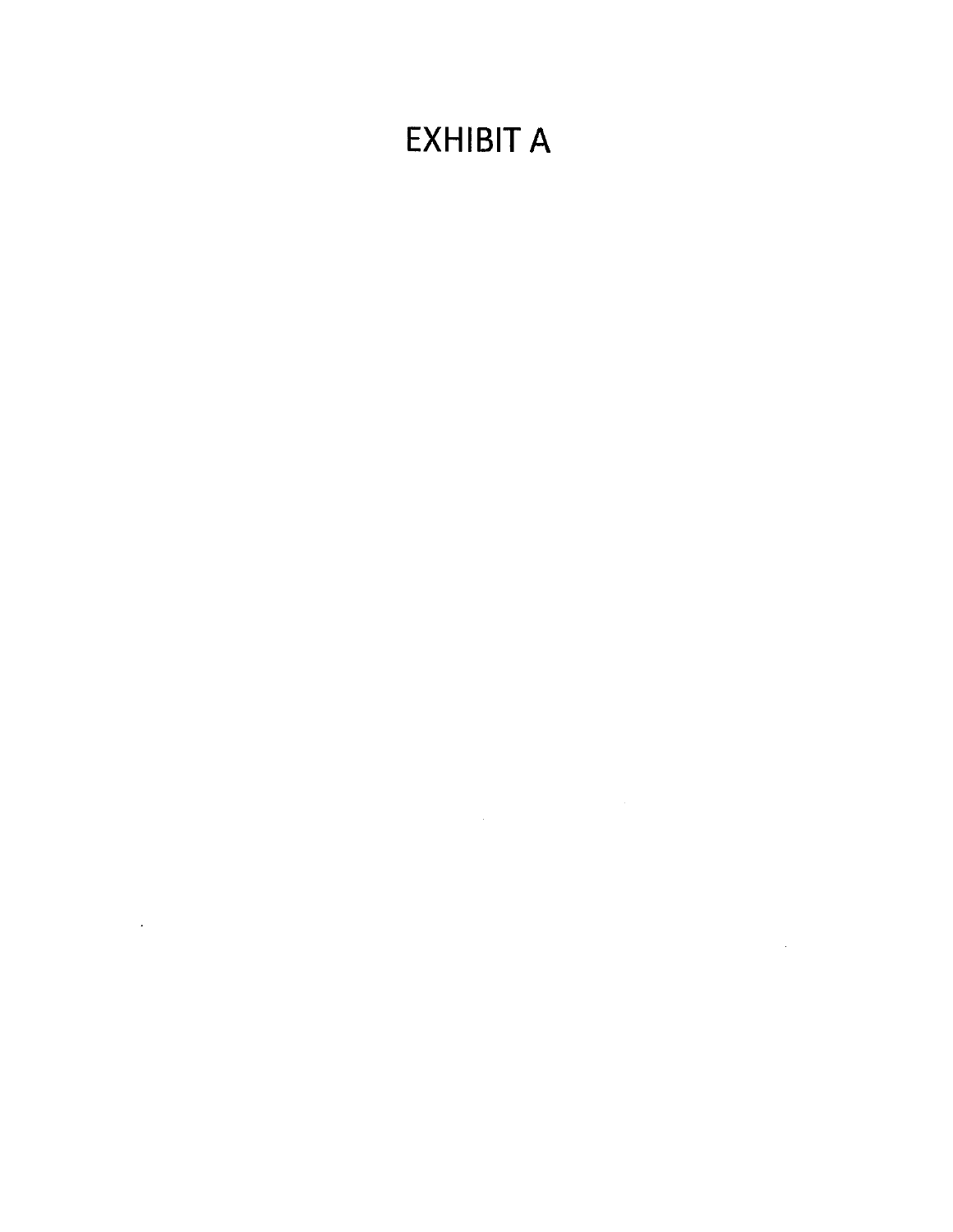

02/03/2022 **Scotia Community Services District** PO Box 104 **Scotia, Ca 95565** 

Kent Sawatzky 151/153 Main St Scotia, Ca 95565 PO Box 765 Blue Lake, Ca 95525

#### **Delinquency Notification**

#### Kent Sawatzky,

This notification is to inform you that the balance on your water account needs to be paid in full to avoid the balance being placed on the tax roll as a direct charge.

The balance on acct#1219 is \$20,720.54.

If you are unable to pay the balance in full, you have 30 days from the date of this notice to contact the office at [707-764-3030] to discuss how to enroll in a payment plan. This request for payment and the payment plan being offered is in accordance with Senate Bill 155 - Public Resources Trailer Bill.

Please be aware that assistance may be available to you through the Low-Income Household Water Assistance Program administered by the Department of Community Services and Development and other low-income assistance programs. To find possible service providers in Humboldt County, visit https://www.csd.ca.gov/Pages/FindServicesInYourArea.aspx or contact Redwood Community Action Agency at www.rcaa.org or (707) 269-2001.

Sincerely,

Athbek Sand

**Administrative Assistant**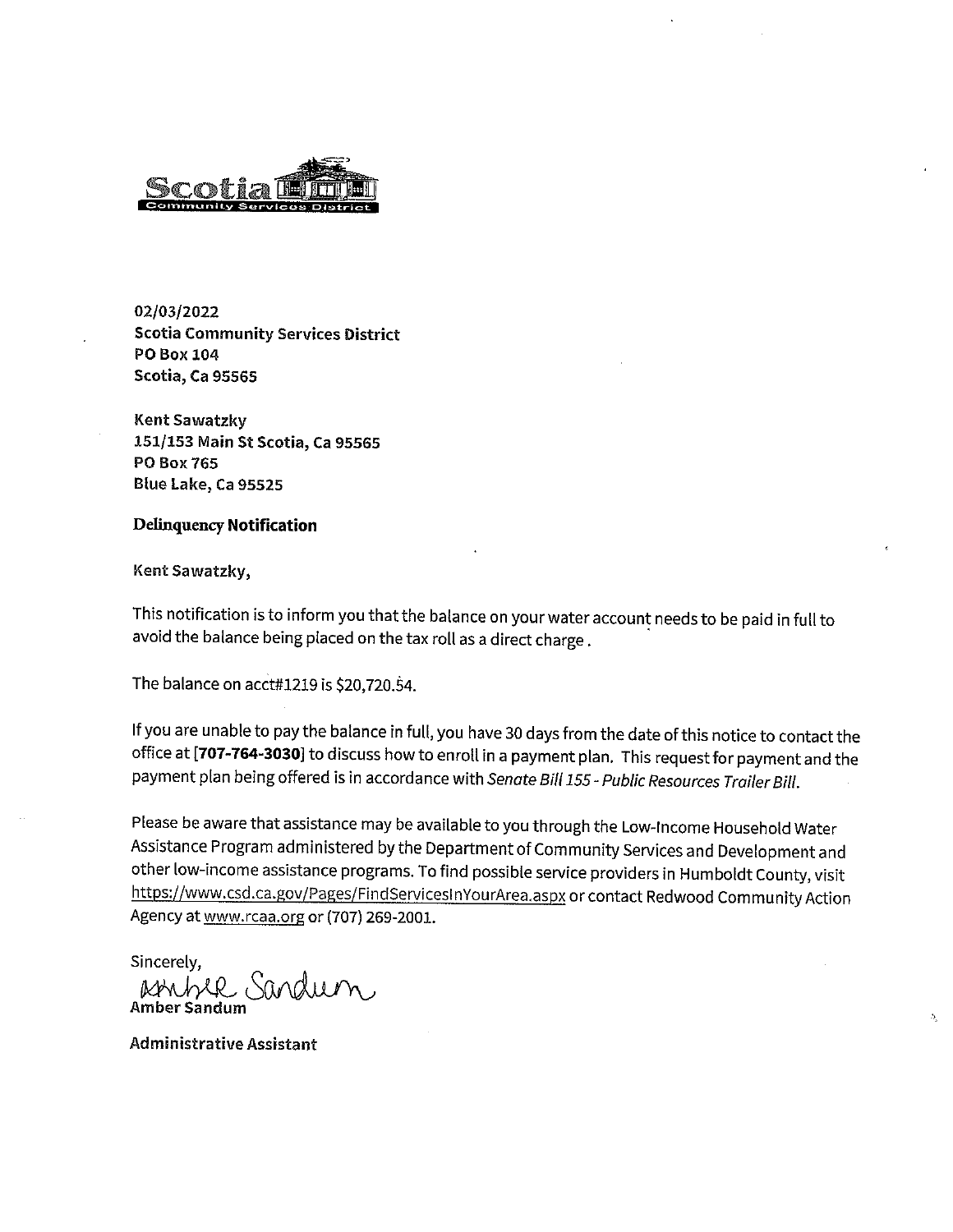# **EXHIBIT B**

 $\label{eq:2.1} \frac{1}{\sqrt{2}}\int_{\mathbb{R}^3}\frac{1}{\sqrt{2}}\left(\frac{1}{\sqrt{2}}\right)^2\frac{1}{\sqrt{2}}\left(\frac{1}{\sqrt{2}}\right)^2\frac{1}{\sqrt{2}}\left(\frac{1}{\sqrt{2}}\right)^2\frac{1}{\sqrt{2}}\left(\frac{1}{\sqrt{2}}\right)^2.$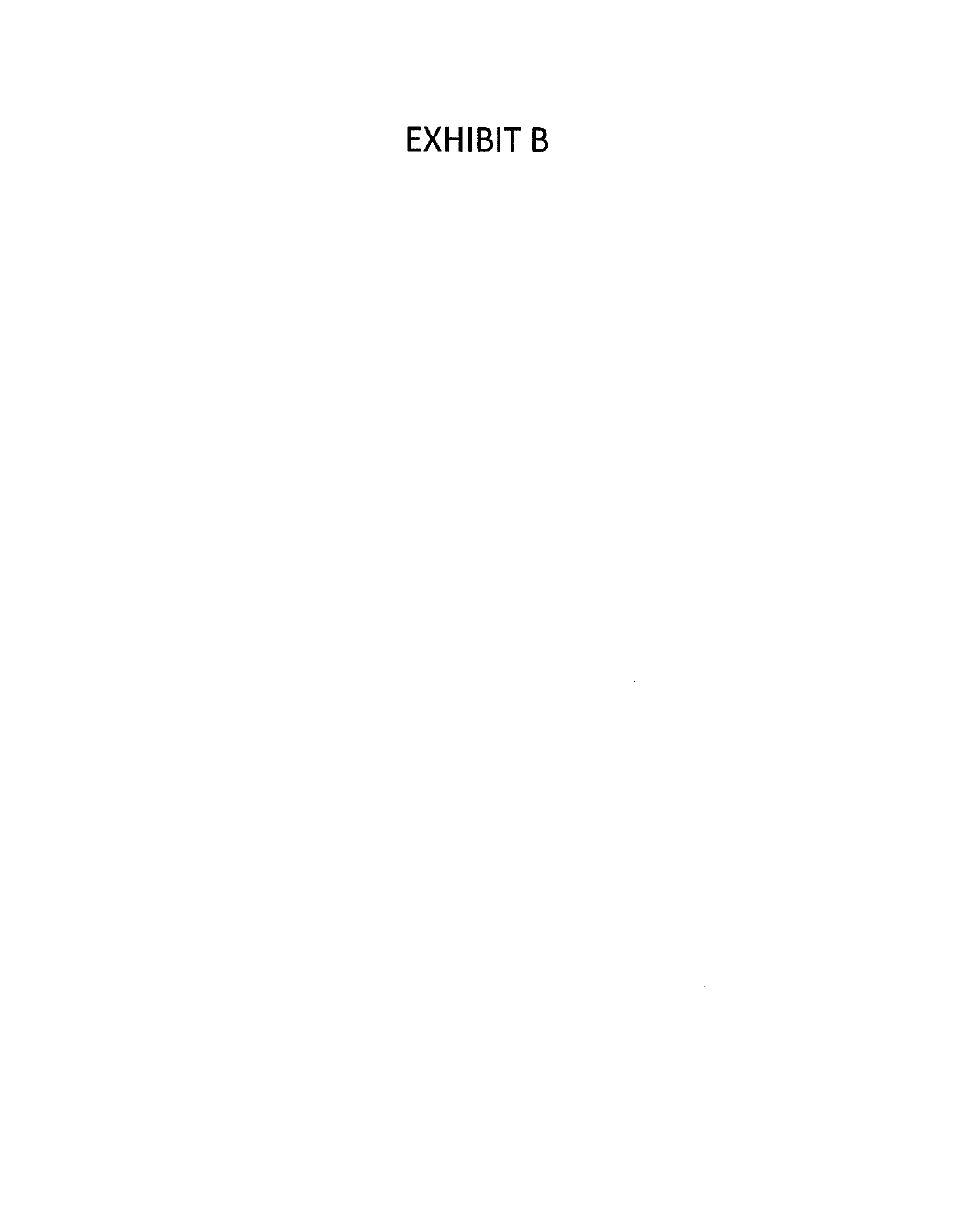| ÷                                                                | <b>KENT SAWATZKY</b><br>TERESA B. SAWATZKY<br>PH, 707-668-5288<br>P.O. BOX 765<br>BLUE LAKE, CA 95525 | 90-7224/3211<br>2236<br><b>DATE</b>                                        |
|------------------------------------------------------------------|-------------------------------------------------------------------------------------------------------|----------------------------------------------------------------------------|
| 10/07/2019SCOTIA COMML                                           | <b>PAY TO</b><br><b>THE ORDER OF</b><br>KRNE<br>HUND ROO<br>TWEE                                      | SAURA<br>فتتزح<br>AWD<br>A<br>Spoata<br>Polada<br>Detaba<br><b>DOLLARS</b> |
| PO BOX 104 -- (707) 764-3<br>SCOTIA, CA 95565                    | Belonging Never Felt Better<br><b>Coast Central</b><br>Credit Union                                   | Primetime Checking                                                         |
| <b>KENT SAWATZKI</b><br><b>PO BOX 765</b><br>BLUE LAKE, CA 95525 | WWW.COASTCCU.ORG<br>707-445-8801<br>MEMO<br>***32117224852236m125401289871M                           |                                                                            |

BLUE LAKE, CA 95525 Notice Date: 10/10/2019

Re: Acct # 1219

Service at: 151/153 MAIN STREET **SCOTIA, CA 95565** 

**Attention: KENT SAWATZKI** Balance Outstanding: \$912.88 Disconnect Date: 10/07/2019

\*\*\*\*\*\* DISCONNECTION NOTICE \*\*\*\*\*\*

Our records show that your account is at least 30 days overdue as of 10/07/2019 and your services will be disconnected without further notice on 10/07/2019 or the following business day.

Payment or post-dated checks will not be accepted when our authorized employee arrives to disconnect your service(s). Services will be reconnected the day after payment of the entire bill and a reconnection fee of \$40 is paid. If payment cannot be made during regular business hours of T-W-TH 10am to 4pm please mail using the US Postal Service.

Sincerly. SCOTIA COMMUNITY SERVICES DISTRICT Phone: 707-764-3030

 $\frac{d}{d}912.96$  $FIDO$  CHECK # 2236 DO NOT DESCRE RECONNECTION AT THES IME OUT SAWATCY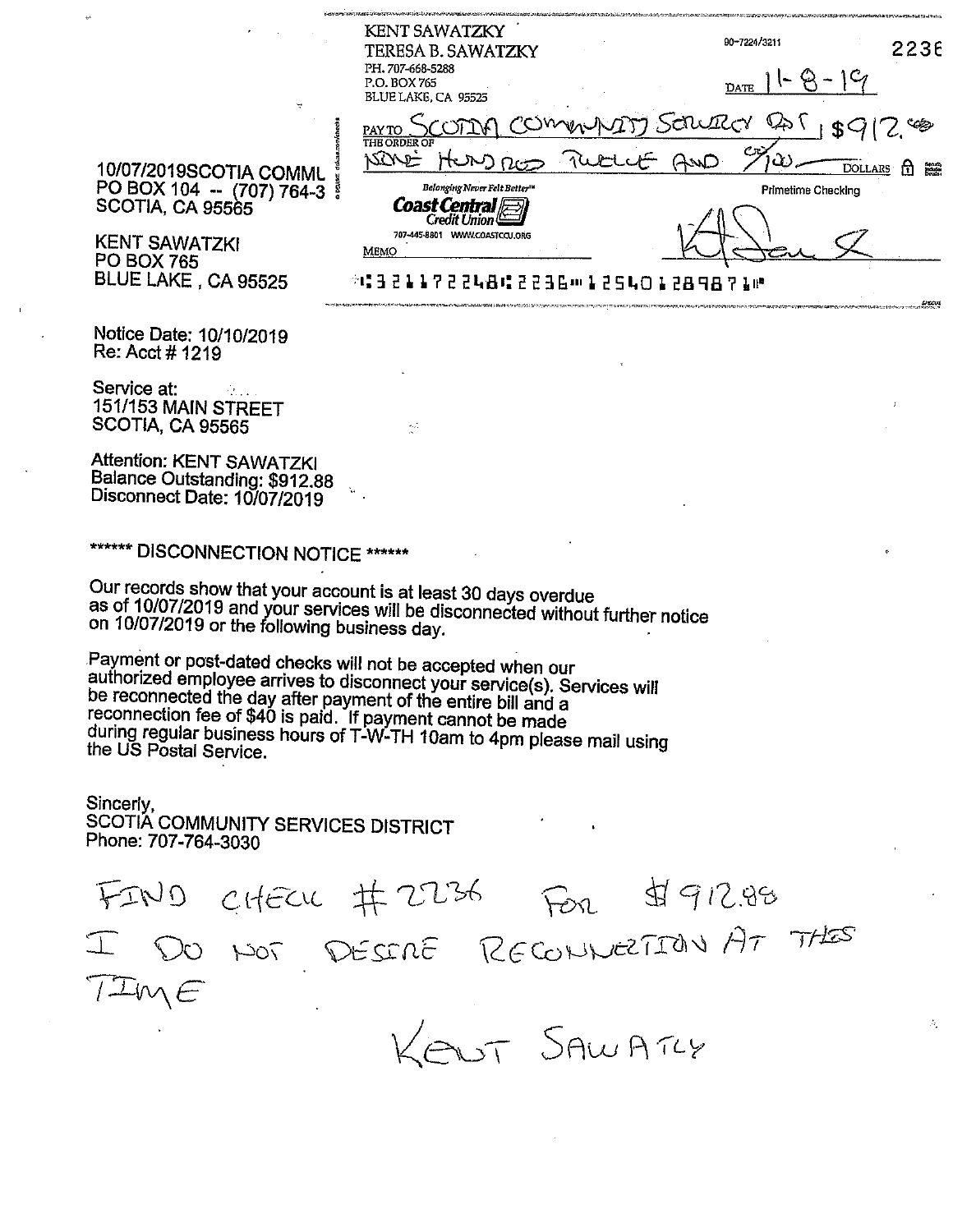| ౌ<br><b>METER</b>     | 0562/2021                                             | $\gamma_{ik}$ (see ) ender services<br>28 12 13 - (707) 164-3030<br>20 50 - 52 - (707) 164-3030<br>30 - 52 - 53 - 5565<br>$-221$<br>$0.3\ell$ | <b>TOSAGE</b> | EUREKA CA 955<br>View ar<br>2021 PM I   | may your bills online | <b>AND</b>                                                 |                        |                |
|-----------------------|-------------------------------------------------------|-----------------------------------------------------------------------------------------------------------------------------------------------|---------------|-----------------------------------------|-----------------------|------------------------------------------------------------|------------------------|----------------|
| READ                  | 20431                                                 | 20431                                                                                                                                         | 0 ni          |                                         |                       |                                                            |                        |                |
| Wraver                | P for Sairnce<br>Paymant(a)                           |                                                                                                                                               |               | 5380.40<br>$\frac{1}{36.7}$             |                       |                                                            |                        |                |
| Sewer                 | Late Pes                                              |                                                                                                                                               |               | 79.BT<br>538.24                         | <b>DUE</b><br>DATE    | 新潟保縄会の名                                                    | AMT.<br><b>DUE</b>     | 68849.67       |
| Tss                   | $\mathsf{End}_{\mathcal{G}(\mathcal{V},\mathcal{P})}$ |                                                                                                                                               |               | 募集者<br>577                              | ACCT.<br>NO.          | 性急性癌                                                       | <b>IETPATE</b><br>- 75 | <b>に W 284</b> |
|                       |                                                       |                                                                                                                                               |               |                                         | <b>BILL</b><br>DATE   | ∴5/10/2021                                                 | SPV.<br><b>TYPE</b>    | ੀਮਿਲ ≓ਾਗੀ∀     |
|                       | Total Dec                                             |                                                                                                                                               |               | 6081.57                                 |                       | STREET ADDRESS<br><b>151/153 WAIN OTPEET</b>               |                        | Residential    |
| OUE                   | DATE 03/2/2/2021                                      | IE ILATE<br>  PAY<br>6689.84                                                                                                                  |               | <b>RETURN THIS STUB</b><br>WITH PAYMENT | ACCT.<br>NO           | 1919                                                       | AMT.<br><b>DUE</b>     | 6631.67        |
|                       |                                                       | Certified letter<br>Dending                                                                                                                   |               |                                         |                       | yent a Satzki<br>PC : 0X 783<br><b>BLUE LAKE, CA 05325</b> |                        |                |
|                       | $\frac{1}{2}$                                         | Albert Park<br>- 学校                                                                                                                           |               | i ya umamini wa                         |                       |                                                            |                        |                |
| وكالمرج ومعارضا وتتنا |                                                       | <b>TEEEB</b> ARAAN                                                                                                                            |               | ւկրիները[փրեթվը]]]][փիկրիկը]]]][լիկ]]   |                       |                                                            |                        |                |

 $\overline{\mathcal{S}}$ 

 $\sim 10^{-11}$ 

 $\sim 10^{-11}$ 

 $\mathcal{L}$ 

 $\frac{d\mathbf{y}}{d\mathbf{y}}$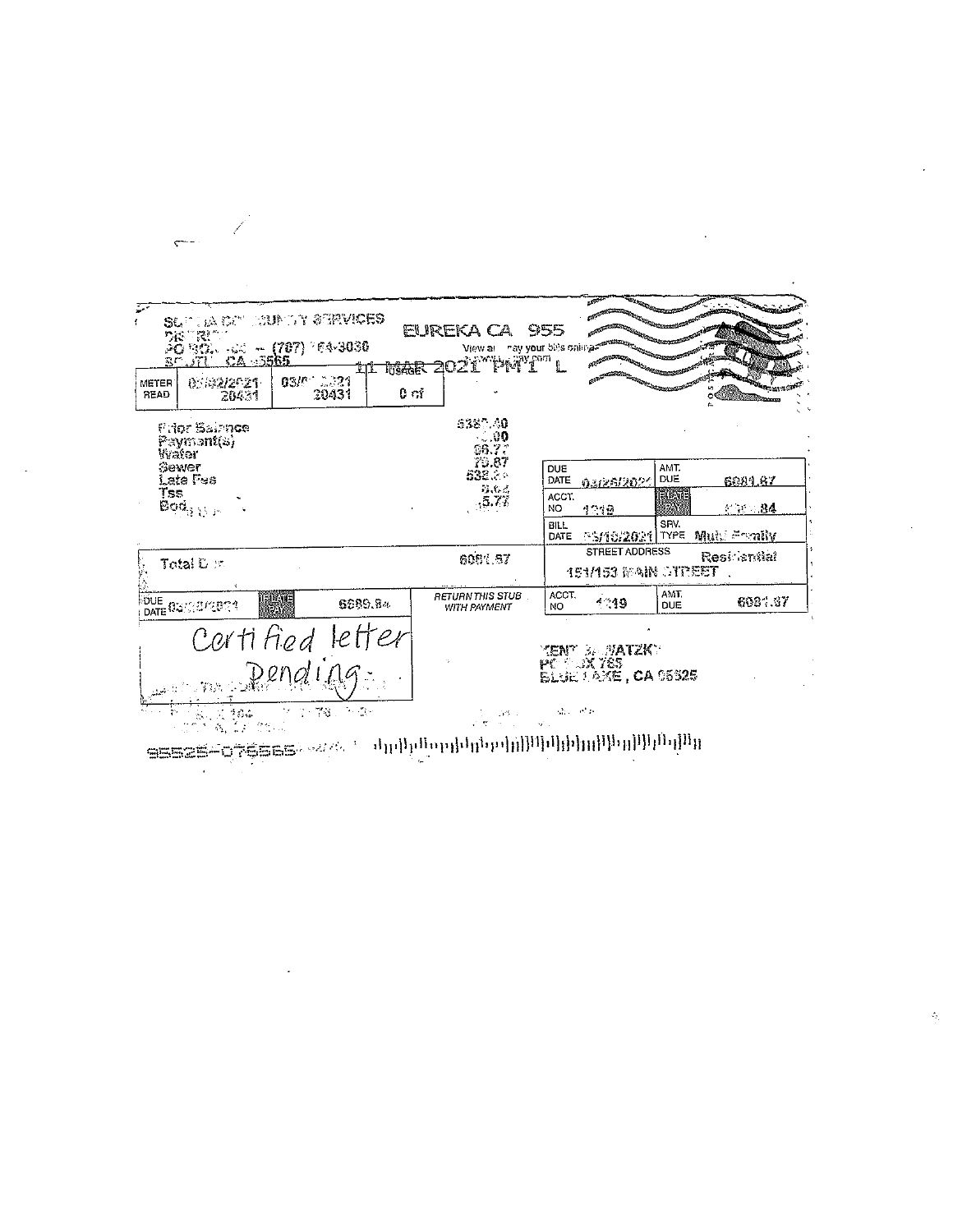Acct: 1219

| <b>Date</b> | <b>Description</b>     | <b>Amount</b> | Tax    | <b>Total</b> | <b>Balance</b> |
|-------------|------------------------|---------------|--------|--------------|----------------|
| 07/31/2019  | <b>Start Balance</b>   |               |        |              | \$0.00         |
| 07/31/2019  | <b>New Account Fee</b> | \$35.00       | \$0.00 | \$35.00      | \$35.00        |
| 08/07/2019  | <b>BOD</b>             | \$5.70        | \$0.00 | \$5.70       | \$40.70        |
| 08/07/2019  | <b>TSS</b>             | \$8.55        | \$0.00 | \$8.55       | \$49.25        |
| 08/07/2019  | Park & Rec             | \$209.01      | \$0.00 | \$209.01     | \$258.26       |
| 08/07/2019  | Streets_lighting       | \$55.43       | \$0.00 | \$55.43      | \$313.69       |
| 08/07/2019  | <b>Storm Drainage</b>  | \$23.34       | \$0.00 | \$23.34      | \$337.03       |
| 08/07/2019  | Water                  | \$28.26       | \$0.00 | \$28.26      | \$365.29       |
| 08/07/2019  | Sewer                  | \$39.09       | \$0.00 | \$39.09      | \$404.38       |
| 09/12/2019  | <b>BOD</b>             | \$5.70        | \$0.00 | \$5.70       | \$410.08       |
| 09/12/2019  | <b>TSS</b>             | \$8.55        | \$0.00 | \$8.55       | \$418.63       |
| 09/12/2019  | Sewer                  | \$106.55      | \$0.00 | \$106.55     | \$525.18       |
| 09/12/2019  | Water                  | \$83.80       | \$0.00 | \$83.80      | \$608.98       |
| 10/08/2019  | <b>BOD</b>             | \$5.70        | \$0.00 | \$5.70       | \$614.68       |
| 10/08/2019  | <b>TSS</b>             | \$8.55        | \$0.00 | \$8.55       | \$623.23       |
| 10/08/2019  | Water                  | \$83.53       | \$0.00 | \$83.53      | \$706.76       |
| 10/08/2019  | Sewer                  | \$106.12      | \$0.00 | \$106.12     | \$812.88       |
| 10/08/2019  | Deposit                | \$100.00      | \$0.00 | \$100.00     | \$912.88       |
| 10/10/2019  | Late Fee               | \$60.90       | \$0.00 | \$60.90      | \$973.78       |
| 10/10/2019  | <b>Reconnect Fee</b>   | \$40.00       | \$0.00 | \$40.00      | \$1,013.78     |
| 11/07/2019  | <b>TSS</b>             | \$8.55        | \$0.00 | \$8.55       | \$1,022.33     |
| 11/07/2019  | <b>BOD</b>             | \$5.70        | \$0.00 | \$5.70       | \$1,028.03     |
| 11/07/2019  | Sewer                  | \$99.85       | \$0.00 | \$99.85      | \$1,127.88     |
| 11/07/2019  | Water                  | \$79.47       | \$0.00 | \$79.47      | \$1,207.35     |
| 11/19/2019  | Payment                | $$-912.00$    |        | $$-912.00$   | \$295.35       |
| 12/12/2019  | <b>TSS</b>             | \$8.55        | \$0.00 | \$8.55       | \$303.90       |
| 12/12/2019  | <b>BOD</b>             | \$5.70        | \$0.00 | \$5.70       | \$309.60       |
| 12/12/2019  | Sewer                  | \$78.69       | \$0.00 | \$78.69      | \$388.29       |
| 12/12/2019  | Water                  | \$65.79       | \$0.00 | \$65.79      | \$454.08       |
| 01/15/2020  | <b>BOD</b>             | \$5.70        | \$0.00 | \$5.70       | \$459.78       |
| 01/15/2020  | <b>TSS</b>             | \$8.55        | \$0.00 | \$8.55       | \$468.33       |
| 01/15/2020  | Water                  | \$65.79       | \$0.00 | \$65.79      | \$534.12       |
| 01/15/2020  | Sewer                  | \$78.69       | \$0.00 | \$78.69      | \$612.81       |
| 02/12/2020  | <b>TSS</b>             | \$8.55        | \$0.00 | \$8.55       | \$621.36       |
| 02/12/2020  | <b>BOD</b>             | \$5.70        | \$0.00 | \$5.70       | \$627.06       |
| 02/12/2020  | Water                  | \$65.79       | \$0.00 | \$65.79      | \$692.85       |
| 02/12/2020  | Sewer                  | \$78.69       | \$0.00 | \$78.69      | \$771.54       |
| 03/11/2020  | <b>BOD</b>             | \$5.70        | \$0.00 | \$5.70       | \$777.24       |
| 03/11/2020  | <b>TSS</b>             | \$8.55        | \$0.00 | \$8.55       | \$785.79       |
| 03/11/2020  | Water                  | \$65.79       | \$0.00 | \$65.79      | \$851.58       |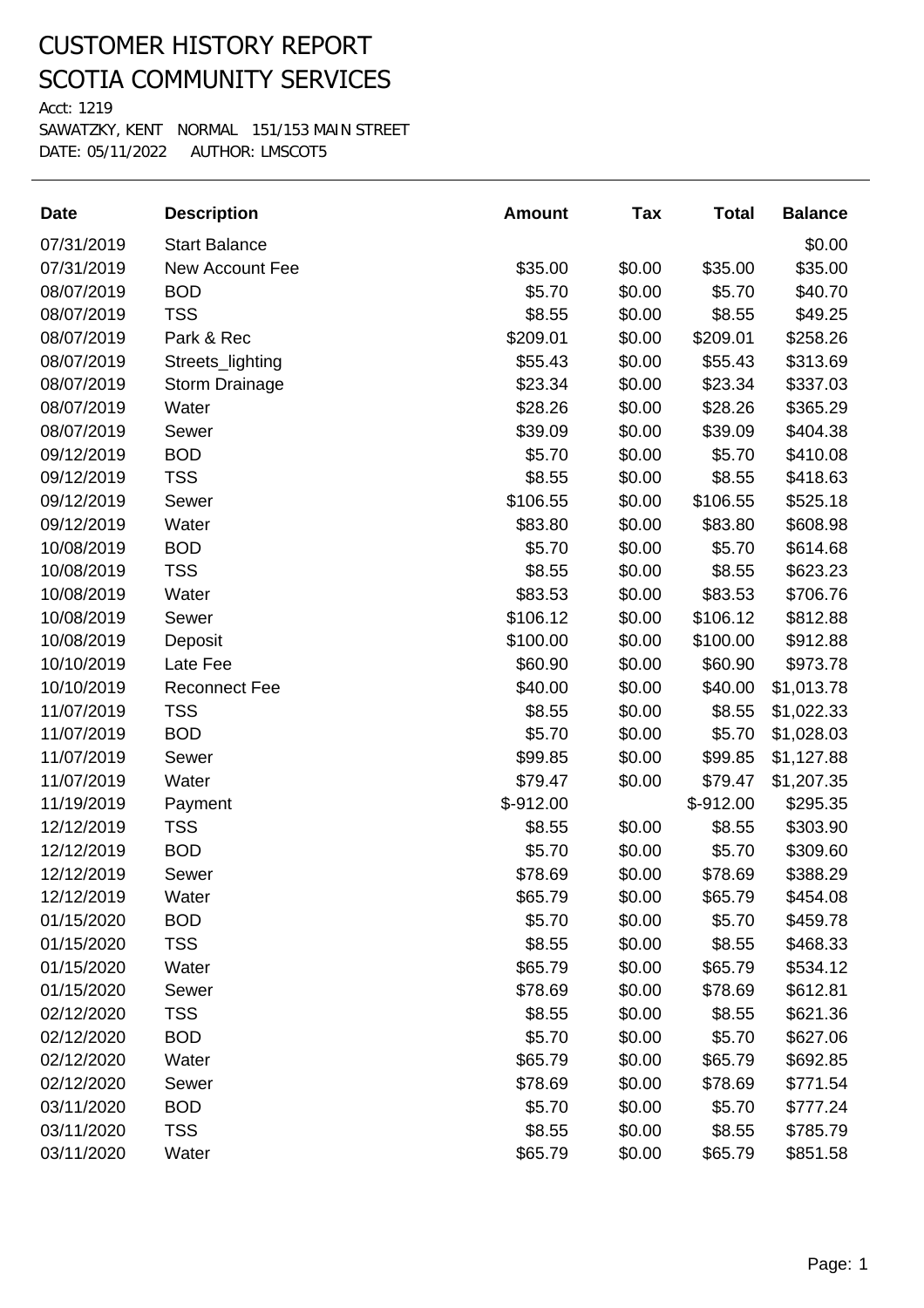Acct: 1219

| <b>Date</b> | <b>Description</b>    | <b>Amount</b> | <b>Tax</b> | <b>Total</b> | <b>Balance</b> |
|-------------|-----------------------|---------------|------------|--------------|----------------|
| 03/11/2020  | Sewer                 | \$78.69       | \$0.00     | \$78.69      | \$930.27       |
| 03/11/2020  | Late Fee              | \$61.28       | \$0.00     | \$61.28      | \$991.55       |
| 04/15/2020  | <b>TSS</b>            | \$8.55        | \$0.00     | \$8.55       | \$1,000.10     |
| 04/15/2020  | <b>BOD</b>            | \$5.70        | \$0.00     | \$5.70       | \$1,005.80     |
| 04/15/2020  | Water                 | \$65.79       | \$0.00     | \$65.79      | \$1,071.59     |
| 04/15/2020  | Sewer                 | \$78.69       | \$0.00     | \$78.69      | \$1,150.28     |
| 05/15/2020  | <b>TSS</b>            | \$8.55        | \$0.00     | \$8.55       | \$1,158.83     |
| 05/15/2020  | <b>BOD</b>            | \$5.70        | \$0.00     | \$5.70       | \$1,164.53     |
| 05/15/2020  | Sewer                 | \$78.69       | \$0.00     | \$78.69      | \$1,243.22     |
| 05/15/2020  | Water                 | \$65.79       | \$0.00     | \$65.79      | \$1,309.01     |
| 06/11/2020  | <b>TSS</b>            | \$8.55        | \$0.00     | \$8.55       | \$1,317.56     |
| 06/11/2020  | <b>BOD</b>            | \$5.70        | \$0.00     | \$5.70       | \$1,323.26     |
| 06/11/2020  | Sewer                 | \$78.69       | \$0.00     | \$78.69      | \$1,401.95     |
| 06/11/2020  | Water                 | \$65.79       | \$0.00     | \$65.79      | \$1,467.74     |
| 07/08/2020  | <b>BOD</b>            | \$5.70        | \$0.00     | \$5.70       | \$1,473.44     |
| 07/08/2020  | <b>TSS</b>            | \$8.55        | \$0.00     | \$8.55       | \$1,481.99     |
| 07/08/2020  | Water                 | \$65.79       | \$0.00     | \$65.79      | \$1,547.78     |
| 07/08/2020  | Sewer                 | \$78.69       | \$0.00     | \$78.69      | \$1,626.47     |
| 08/13/2020  | Park & Rec            | \$212.15      | \$0.00     | \$212.15     | \$1,838.62     |
| 08/13/2020  | Streets_lighting      | \$56.26       | \$0.00     | \$56.26      | \$1,894.88     |
| 08/13/2020  | <b>TSS</b>            | \$8.62        | \$0.00     | \$8.62       | \$1,903.50     |
| 08/13/2020  | <b>Storm Drainage</b> | \$23.69       | \$0.00     | \$23.69      | \$1,927.19     |
| 08/13/2020  | <b>BOD</b>            | \$5.77        | \$0.00     | \$5.77       | \$1,932.96     |
| 08/13/2020  | Water                 | \$66.77       | \$0.00     | \$66.77      | \$1,999.73     |
| 08/13/2020  | Sewer                 | \$79.87       | \$0.00     | \$79.87      | \$2,079.60     |
| 09/16/2020  | <b>TSS</b>            | \$8.62        | \$0.00     | \$8.62       | \$2,088.22     |
| 09/16/2020  | <b>BOD</b>            | \$5.77        | \$0.00     | \$5.77       | \$2,093.99     |
| 09/16/2020  | Sewer                 | \$79.87       | \$0.00     | \$79.87      | \$2,173.86     |
| 09/16/2020  | Water                 | \$66.77       | \$0.00     | \$66.77      | \$2,240.63     |
| 10/07/2020  | <b>TSS</b>            | \$8.62        | \$0.00     | \$8.62       | \$2,249.25     |
| 10/07/2020  | <b>BOD</b>            | \$5.77        | \$0.00     | \$5.77       | \$2,255.02     |
| 10/07/2020  | Sewer                 | \$79.87       | \$0.00     | \$79.87      | \$2,334.89     |
| 10/07/2020  | Water                 | \$66.77       | \$0.00     | \$66.77      | \$2,401.66     |
| 10/07/2020  | Late Fee              | \$224.06      | \$0.00     | \$224.06     | \$2,625.72     |
| 11/12/2020  | <b>BOD</b>            | \$5.77        | \$0.00     | \$5.77       | \$2,631.49     |
| 11/12/2020  | <b>TSS</b>            | \$8.62        | \$0.00     | \$8.62       | \$2,640.11     |
| 11/12/2020  | Water                 | \$66.77       | \$0.00     | \$66.77      | \$2,706.88     |
| 11/12/2020  | Sewer                 | \$79.87       | \$0.00     | \$79.87      | \$2,786.75     |
| 11/12/2020  | Late Fee              | \$262.57      | \$0.00     | \$262.57     | \$3,049.32     |
| 12/01/2020  | Late Fee              | \$304.93      | \$0.00     | \$304.93     | \$3,354.25     |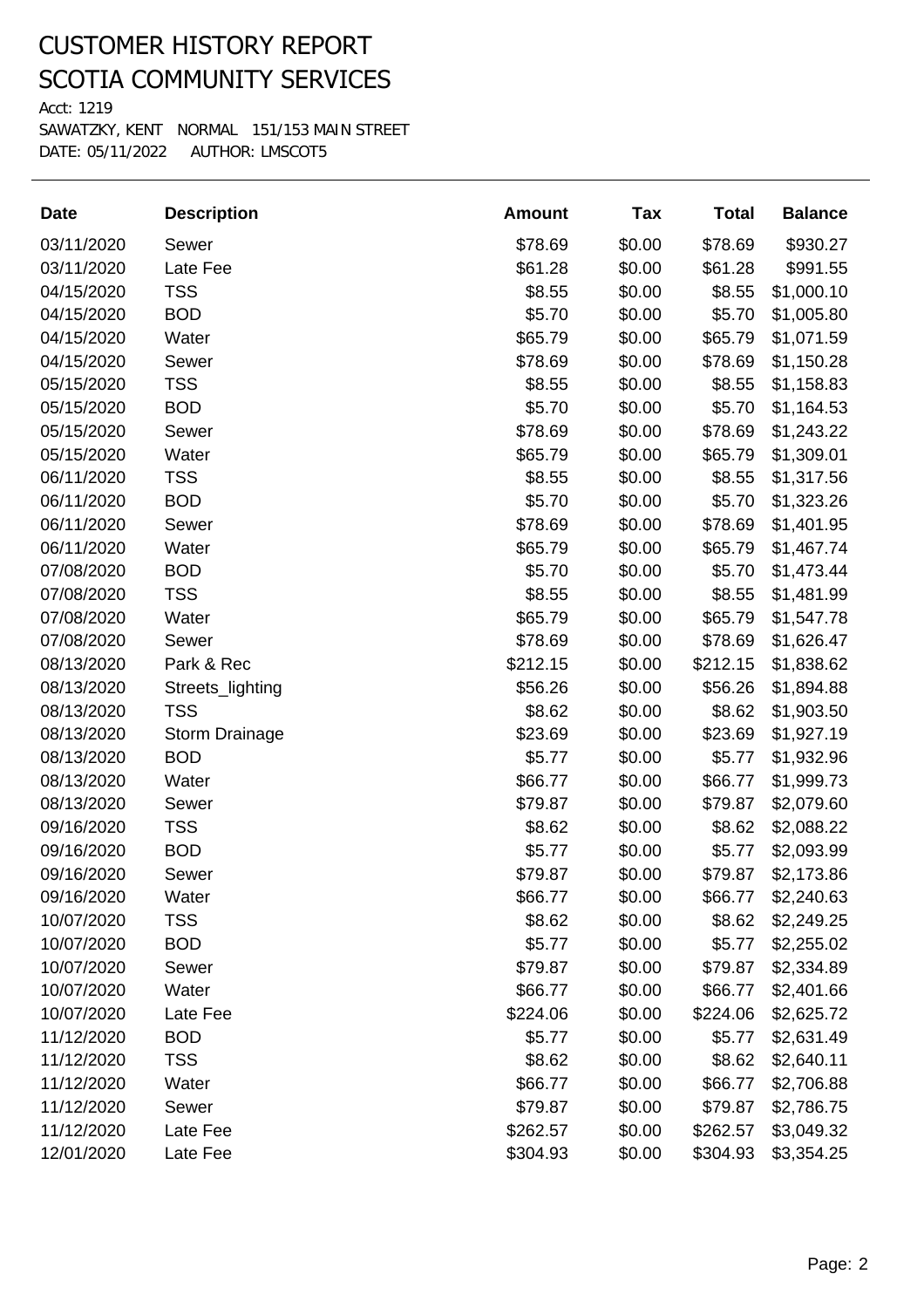Acct: 1219

| <b>Date</b> | <b>Description</b> | <b>Amount</b> | Tax    | <b>Total</b> | <b>Balance</b> |
|-------------|--------------------|---------------|--------|--------------|----------------|
| 12/09/2020  | <b>TSS</b>         | \$8.62        | \$0.00 | \$8.62       | \$3,362.87     |
| 12/09/2020  | <b>BOD</b>         | \$5.77        | \$0.00 | \$5.77       | \$3,368.64     |
| 12/09/2020  | Water              | \$2,886.21    | \$0.00 | \$2,886.21   | \$6,254.85     |
| 12/09/2020  | Sewer              | \$4,449.00    | \$0.00 | \$4,449.00   | \$10,703.8     |
| 01/05/2021  | Late Fee           | \$1,070.39    | \$0.00 | \$1,070.39   | \$11,774.2     |
| 01/12/2021  | Adjustment         | $$-4,369.1$   | \$0.00 | $$-4,369.1$  | \$7,405.11     |
| 01/12/2021  | Adjustment         | $$-2,819.4$   | \$0.00 | $$-2,819.4$  | \$4,585.67     |
| 01/13/2021  | <b>BOD</b>         | \$5.77        | \$0.00 | \$5.77       | \$4,591.44     |
| 01/13/2021  | <b>TSS</b>         | \$8.62        | \$0.00 | \$8.62       | \$4,600.06     |
| 01/13/2021  | Sewer              | \$79.87       | \$0.00 | \$79.87      | \$4,679.93     |
| 01/13/2021  | Water              | \$66.77       | \$0.00 | \$66.77      | \$4,746.70     |
| 02/02/2021  | Late Fee           | \$474.67      | \$0.00 | \$474.67     | \$5,221.37     |
| 02/10/2021  | <b>TSS</b>         | \$8.62        | \$0.00 | \$8.62       | \$5,229.99     |
| 02/10/2021  | <b>BOD</b>         | \$5.77        | \$0.00 | \$5.77       | \$5,235.76     |
| 02/10/2021  | Water              | \$66.77       | \$0.00 | \$66.77      | \$5,302.53     |
| 02/10/2021  | Sewer              | \$79.87       | \$0.00 | \$79.87      | \$5,382.40     |
| 03/04/2021  | Late Fee           | \$538.24      | \$0.00 | \$538.24     | \$5,920.64     |
| 03/10/2021  | <b>BOD</b>         | \$5.77        | \$0.00 | \$5.77       | \$5,926.41     |
| 03/10/2021  | <b>TSS</b>         | \$8.62        | \$0.00 | \$8.62       | \$5,935.03     |
| 03/10/2021  | Water              | \$66.77       | \$0.00 | \$66.77      | \$6,001.80     |
| 03/10/2021  | Sewer              | \$79.87       | \$0.00 | \$79.87      | \$6,081.67     |
| 04/06/2021  | Late Fee           | \$608.17      | \$0.00 | \$608.17     | \$6,689.84     |
| 04/14/2021  | <b>TSS</b>         | \$8.62        | \$0.00 | \$8.62       | \$6,698.46     |
| 04/14/2021  | <b>BOD</b>         | \$5.77        | \$0.00 | \$5.77       | \$6,704.23     |
| 04/14/2021  | Sewer              | \$79.87       | \$0.00 | \$79.87      | \$6,784.10     |
| 04/14/2021  | Water              | \$66.77       | \$0.00 | \$66.77      | \$6,850.87     |
| 05/04/2021  | Late Fee           | \$685.09      | \$0.00 | \$685.09     | \$7,535.96     |
| 05/12/2021  | <b>BOD</b>         | \$5.77        | \$0.00 | \$5.77       | \$7,541.73     |
| 05/12/2021  | TSS                | \$8.62        | \$0.00 | \$8.62       | \$7,550.35     |
| 05/12/2021  | Sewer              | \$79.87       | \$0.00 | \$79.87      | \$7,630.22     |
| 05/12/2021  | Water              | \$66.77       | \$0.00 | \$66.77      | \$7,696.99     |
| 06/01/2021  | Late Fee           | \$769.70      | \$0.00 | \$769.70     | \$8,466.69     |
| 06/09/2021  | <b>TSS</b>         | \$8.62        | \$0.00 | \$8.62       | \$8,475.31     |
| 06/09/2021  | <b>BOD</b>         | \$5.77        | \$0.00 | \$5.77       | \$8,481.08     |
| 06/09/2021  | Sewer              | \$79.87       | \$0.00 | \$79.87      | \$8,560.95     |
| 06/09/2021  | Water              | \$66.77       | \$0.00 | \$66.77      | \$8,627.72     |
| 06/28/2021  | Late Fee           | \$862.77      | \$0.00 | \$862.77     | \$9,490.49     |
| 07/14/2021  | <b>TSS</b>         | \$8.62        | \$0.00 | \$8.62       | \$9,499.11     |
| 07/14/2021  | <b>BOD</b>         | \$5.77        | \$0.00 | \$5.77       | \$9,504.88     |
| 07/14/2021  | Sewer              | \$79.87       | \$0.00 | \$79.87      | \$9,584.75     |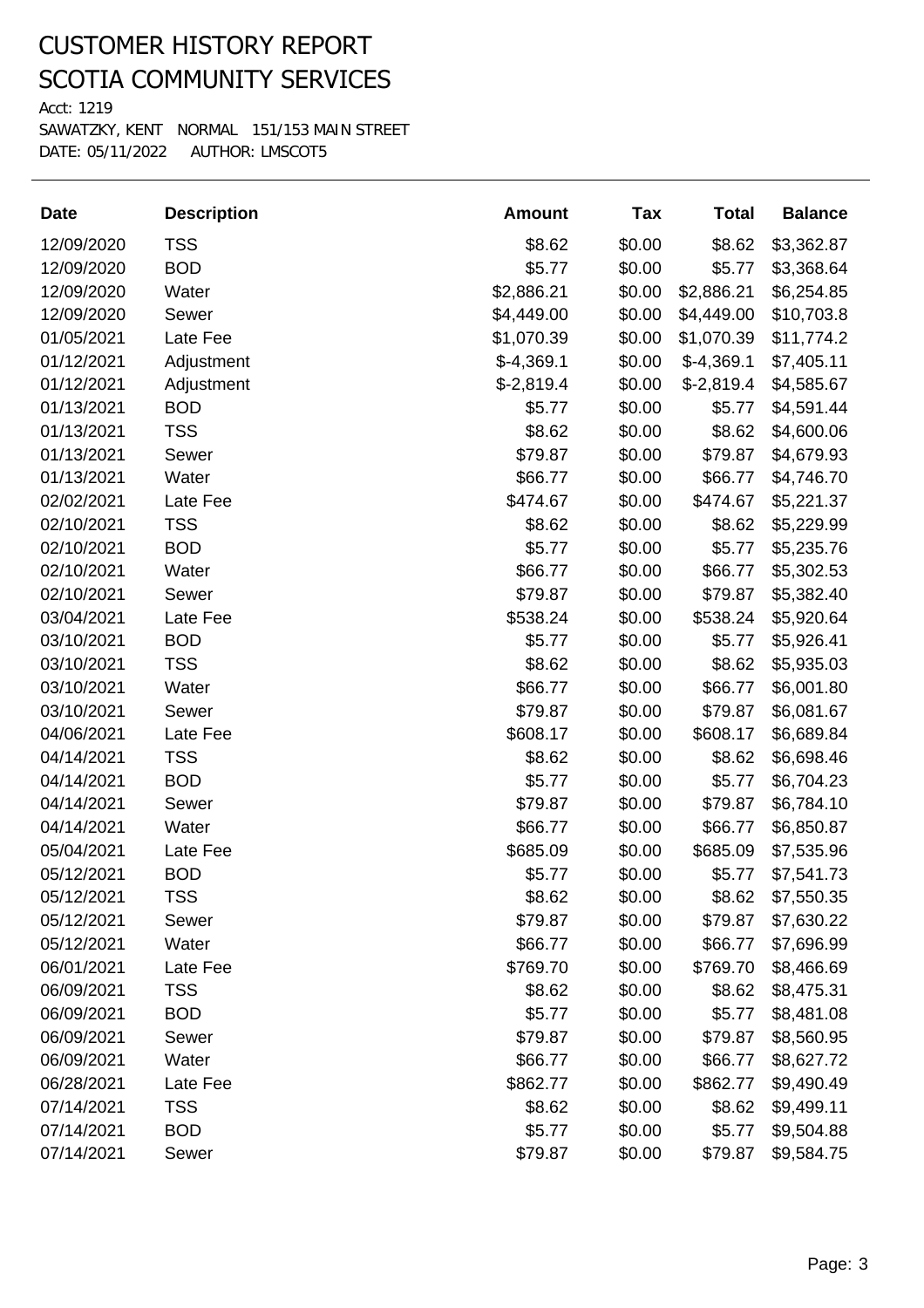Acct: 1219

| <b>Date</b> | <b>Description</b>    | <b>Amount</b> | Tax    | <b>Total</b> | <b>Balance</b> |
|-------------|-----------------------|---------------|--------|--------------|----------------|
| 07/14/2021  | Water                 | \$66.77       | \$0.00 | \$66.77      | \$9,651.52     |
| 08/02/2021  | Late Fee              | \$965.15      | \$0.00 | \$965.15     | \$10,616.6     |
| 08/11/2021  | Streets_lighting      | \$57.10       | \$0.00 | \$57.10      | \$10,673.7     |
| 08/11/2021  | <b>BOD</b>            | \$5.86        | \$0.00 | \$5.86       | \$10,679.6     |
| 08/11/2021  | <b>Storm Drainage</b> | \$24.05       | \$0.00 | \$24.05      | \$10,703.6     |
| 08/11/2021  | Park & Rec            | \$215.33      | \$0.00 | \$215.33     | \$10,919.0     |
| 08/11/2021  | <b>TSS</b>            | \$8.75        | \$0.00 | \$8.75       | \$10,927.7     |
| 08/11/2021  | Sewer                 | \$81.07       | \$0.00 | \$81.07      | \$11,008.8     |
| 08/11/2021  | Water                 | \$67.77       | \$0.00 | \$67.77      | \$11,076.6     |
| 08/30/2021  | Late Fee              | \$1,107.66    | \$0.00 | \$1,107.66   | \$12,184.2     |
| 09/15/2021  | <b>TSS</b>            | \$8.75        | \$0.00 | \$8.75       | \$12,193.0     |
| 09/15/2021  | <b>BOD</b>            | \$5.86        | \$0.00 | \$5.86       | \$12,198.8     |
| 09/15/2021  | Sewer                 | \$81.07       | \$0.00 | \$81.07      | \$12,279.9     |
| 09/15/2021  | Water                 | \$67.77       | \$0.00 | \$67.77      | \$12,347.7     |
| 09/27/2021  | Late Fee              | \$1,234.77    | \$0.00 | \$1,234.77   | \$13,582.4     |
| 10/13/2021  | <b>TSS</b>            | \$8.75        | \$0.00 | \$8.75       | \$13,591.2     |
| 10/13/2021  | <b>BOD</b>            | \$5.86        | \$0.00 | \$5.86       | \$13,597.0     |
| 10/13/2021  | Sewer                 | \$81.07       | \$0.00 | \$81.07      | \$13,678.1     |
| 10/13/2021  | Water                 | \$67.77       | \$0.00 | \$67.77      | \$13,745.9     |
| 11/01/2021  | Late Fee              | \$1,374.59    | \$0.00 | \$1,374.59   | \$15,120.5     |
| 11/10/2021  | <b>BOD</b>            | \$5.86        | \$0.00 | \$5.86       | \$15,126.3     |
| 11/10/2021  | <b>TSS</b>            | \$8.75        | \$0.00 | \$8.75       | \$15,135.1     |
| 11/10/2021  | Sewer                 | \$81.07       | \$0.00 | \$81.07      | \$15,216.2     |
| 11/10/2021  | Water                 | \$67.77       | \$0.00 | \$67.77      | \$15,283.9     |
| 11/29/2021  | Late Fee              | \$1,528.40    | \$0.00 | \$1,528.40   | \$16,812.3     |
| 12/15/2021  | <b>BOD</b>            | \$5.86        | \$0.00 | \$5.86       | \$16,818.2     |
| 12/15/2021  | <b>TSS</b>            | \$8.75        | \$0.00 | \$8.75       | \$16,826.9     |
| 12/15/2021  | Sewer                 | \$81.07       | \$0.00 | \$81.07      | \$16,908.0     |
| 12/15/2021  | Water                 | \$67.77       | \$0.00 | \$67.77      | \$16,975.8     |
| 01/04/2022  | Late Fee              | \$1,697.58    | \$0.00 | \$1,697.58   | \$18,673.4     |
| 01/12/2022  | <b>BOD</b>            | \$5.86        | \$0.00 | \$5.86       | \$18,679.2     |
| 01/12/2022  | <b>TSS</b>            | \$8.75        | \$0.00 | \$8.75       | \$18,688.0     |
| 01/12/2022  | Water                 | \$67.77       | \$0.00 | \$67.77      | \$18,755.7     |
| 01/12/2022  | Sewer                 | \$81.07       | \$0.00 | \$81.07      | \$18,836.8     |
| 02/01/2022  | Late Fee              | \$1,883.69    | \$0.00 | \$1,883.69   | \$20,720.5     |
| 02/09/2022  | <b>BOD</b>            | \$5.86        | \$0.00 | \$5.86       | \$20,726.4     |
| 02/09/2022  | <b>TSS</b>            | \$8.75        | \$0.00 | \$8.75       | \$20,735.1     |
| 02/09/2022  | Water                 | \$67.77       | \$0.00 | \$67.77      | \$20,802.9     |
| 02/09/2022  | Sewer                 | \$81.07       | \$0.00 | \$81.07      | \$20,883.9     |
| 03/01/2022  | Late Fee              | \$2,088.40    | \$0.00 | \$2,088.40   | \$22,972.3     |